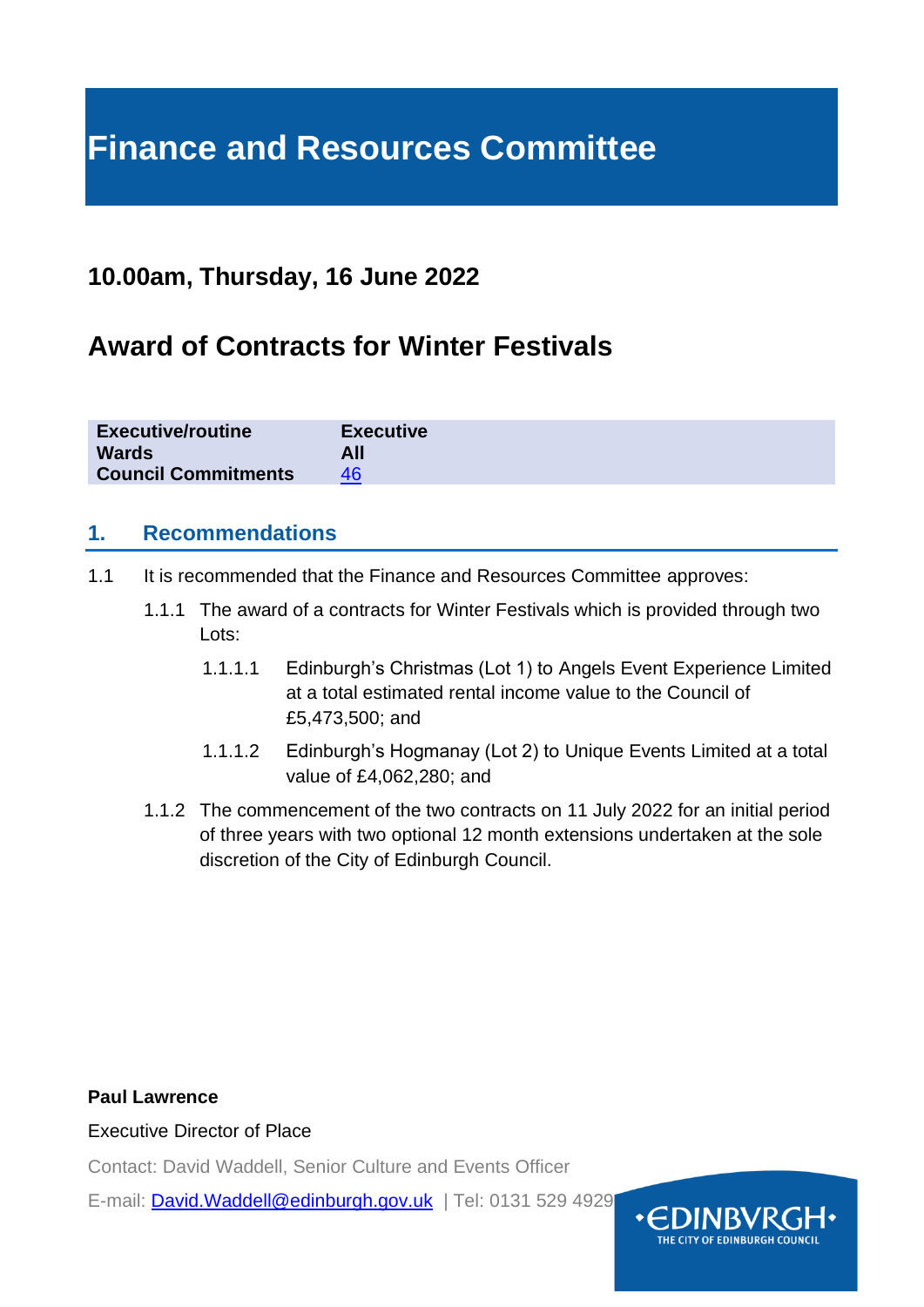**Report**

# **Award of Contracts for Winter Festivals**

## **2. Executive Summary**

- 2.1 This report seeks approval to award two contracts, to commence on 11 July 2022 for a period of three years with two optional 12 month extensions, for:
	- 2.1.1 The delivery of Edinburgh's Christmas to Angels Event Experience Limited at a total estimated rental income value to the Council of £5,473,500; and
	- 2.1.2 The delivery of Edinburgh's Hogmanay to Unique Events Limited at a total value of £4,062,280.

### **3. Background**

- 3.1 The City of Edinburgh Council (the Council) requires a contract for the production and delivery of Edinburgh's Christmas and Edinburgh's Hogmanay events, which collectively form the Winter Festivals.
- 3.2 These events are a key component of the city's events offer and deliver significant economic, tourism and civic benefits. Edinburgh's Christmas will run for a period of between four to six weeks from mid-November and Edinburgh's Hogmanay will run concurrently for a period of at least three days.
- 3.3 The Winter Festivals have historically delivered a high and positive city profile, yearround worldwide city promotion and offered a rich and varied programme of activities, events, attractions and celebrations designed to provide magical experiences for visitors and residents alike.
- 3.4 In 2021, an extensive public consultation exercise regarding the future of the city's Winter Festivals was undertaken following concerns over the size, scale and location of some of the events.
- 3.5 The responses to this consultation provided clear guidelines and principles of how the Winter Festivals should look and be delivered going forward.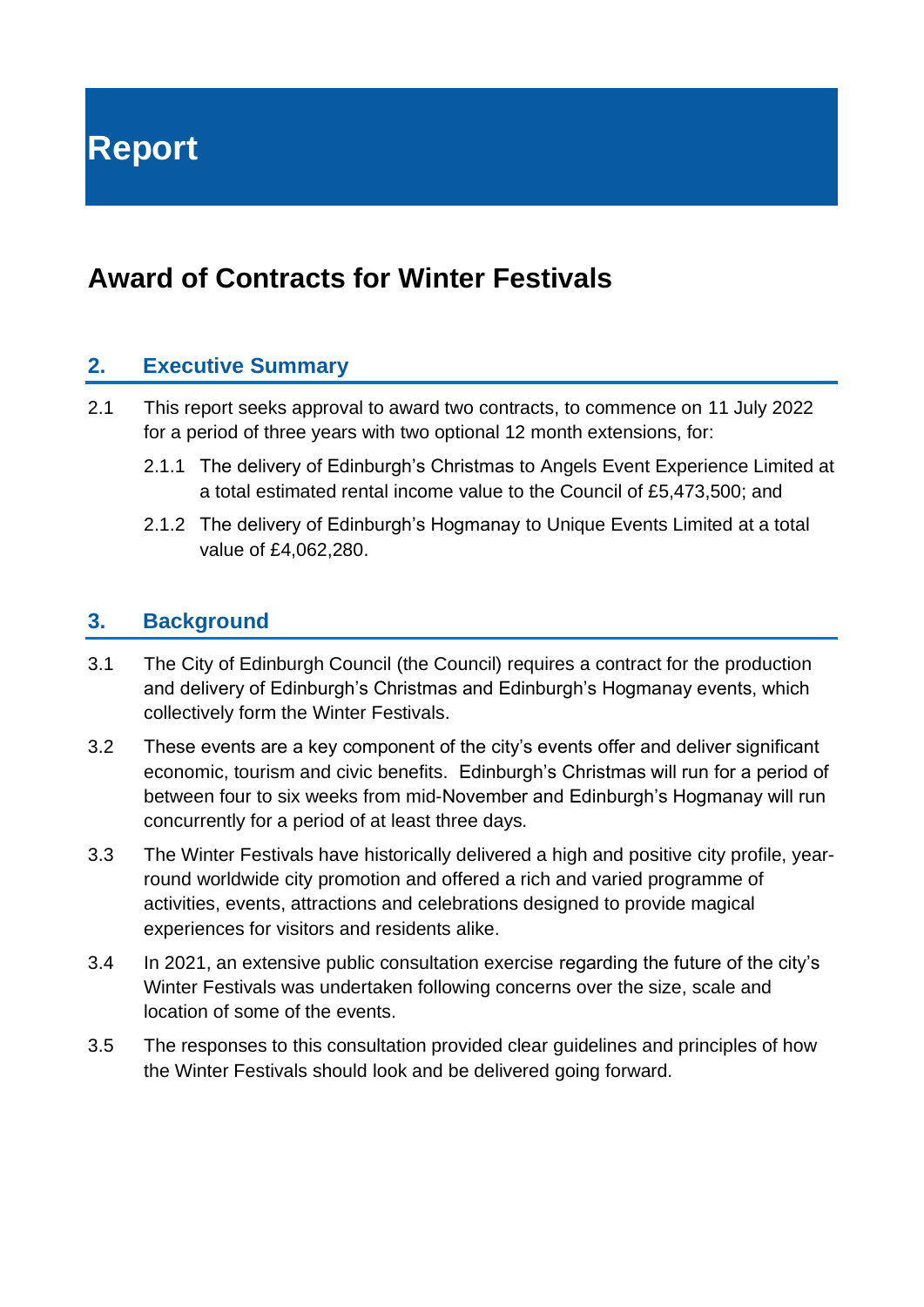- 3.6 The outcomes of the consultation were reported to Policy and Sustainability Committee on [30 November 2021.](https://democracy.edinburgh.gov.uk/ieListDocuments.aspx?CId=135&MId=6005&Ver=4) The consultation highlighted the following key principles for future editions of the Winter Festivals:
	- 3.6.1 Continue to provide high quality Christmas and Hogmanay celebrations which will be valued by residents and visitors, and continue to enhance Edinburgh's reputation;
	- 3.6.2 Avoid overcrowding and improve access by distributing Christmas celebrations more widely throughout the city centre;
	- 3.6.3 Look for opportunities to extend Christmas celebrations to other parts of the city outside of the city centre;
	- 3.6.4 Improve and evidence the environmental sustainability of the Winter Festivals, including through the local sourcing of products;
	- 3.6.5 Improve access for those previously less able to participate, including through physical accessibility, the design of activities for those with a range of needs, and for people on lower incomes and from deprived areas;
	- 3.6.6 Focus on making the celebrations family friendly;
	- 3.6.7 Introduce alcohol-free times and / or areas within Christmas celebrations;
	- 3.6.8 Continue dialogue with representative organisations and seek further opportunities to agree how best to address negative impacts of Winter Festivals on Edinburgh residents;
	- 3.6.9 Seek opportunities to maximise community benefit, including giving priority to existing local businesses and creatives; and
	- 3.6.10 Seek opportunities to emphasise the character and culture of Edinburgh through the design and use of existing buildings and spaces, temporary constructions, events, branding and advertising.
- 3.7 These principles were reflected in the tender documentation and will be managed throughout the life of the contract via key performance indicators.

# **4. Main report**

- 4.1 On 9 March 2022, the Council's Commercial and Procurement Services (CPS) published a Contract Notice, as set out in the Public Contracts (Scotland) Regulations 2015, with a tender submission deadline of 19 April 2022. Responses were received from five Tenderers for Lot 1 and two Tenderers for Lot 2.
- 4.2 To identify Tenders offering Best Value the tender evaluations process included an emphasis on quality as well as price and submissions were assessed on the basis of the most economically advantageous tender.
- 4.3 A cost/quality ratio of 30/70 was applied to both Lot 1 and Lot 2, to ensure that quality was of a high standard and encourage competitive submissions. To further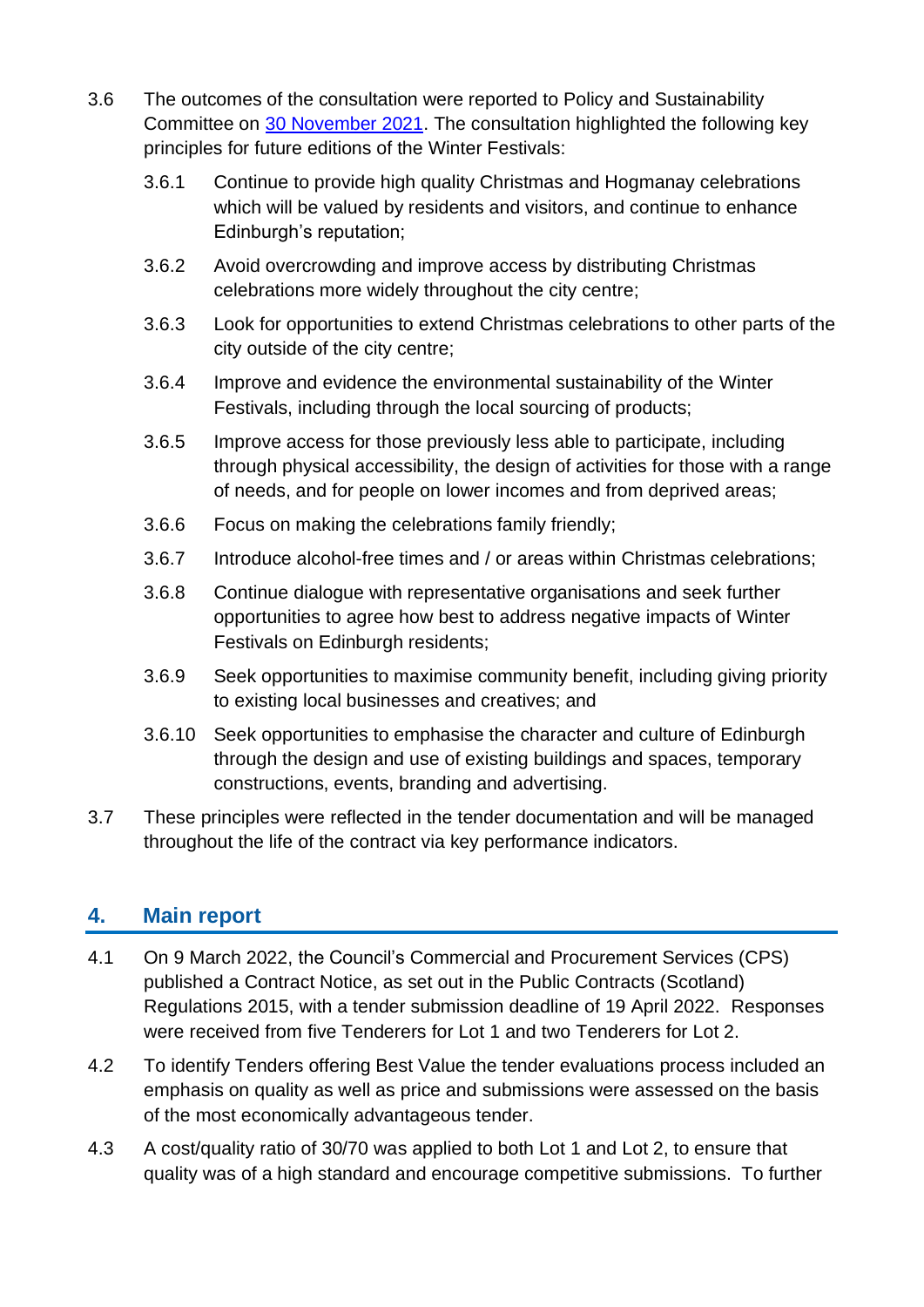protect the quality element a minimum quality threshold of 60 marks out of 100 was included, with the Council having discretion to disqualify tenders which did not achieve this threshold.

- 4.4 The cost element allocated to Lot 1 (rental income) was 30/100 marks to the highest price bid and Lot 2 (revenue) was 30/100 marks to the lowest price bid.
- 4.5 A summary of the tender process is attached at Appendix 1 and the recommendation for award of contracts is based upon the completed evaluation scored for the tenders as detailed below:

| ۰.<br>۹<br>× |  |
|--------------|--|
|--------------|--|

| <b>Tenderer</b>                       | Price score %<br>(out of $30$ )                                                   | Quality Score %<br>(out of $70$ ) | Combined %<br>(out of 100) |
|---------------------------------------|-----------------------------------------------------------------------------------|-----------------------------------|----------------------------|
| Angels Event<br>Experience<br>Limited | 30.00                                                                             | 55.13                             | 85.13                      |
| <b>Tenderer B</b>                     | 7.13                                                                              | 63.35                             | 70.48                      |
| <b>Tenderer C</b>                     | 7.26                                                                              | 51.45                             | 58.71                      |
| <b>Tenderer D</b>                     | Not applied as the<br>Tenderer failed to<br>meet the minimum<br>quality threshold | 40.78                             | N/A                        |
| <b>Tenderer E</b>                     | Not applied as the<br>Tenderer failed to<br>meet the minimum<br>quality threshold | 25.20                             | N/A                        |

#### Lot 2

| Tenderer                        | Price score %<br>(out of $30$ )                                                   | Quality Score %<br>(out of $70$ ) | Combined %<br>(out of 100) |
|---------------------------------|-----------------------------------------------------------------------------------|-----------------------------------|----------------------------|
| <b>Unique Events</b><br>Limited | 30.00                                                                             | 58.10                             | 88.10                      |
| <b>Tenderer B</b>               | Not applied as the<br>Tenderer failed to<br>meet the minimum<br>quality threshold | 28.35                             | N/A                        |

## **5. Next Steps**

5.1 Subject to approval, the contracts will commence on 11 July 2022 for an initial period of three years with two optional 12-month extensions  $(3 + 1 + 1)$ . The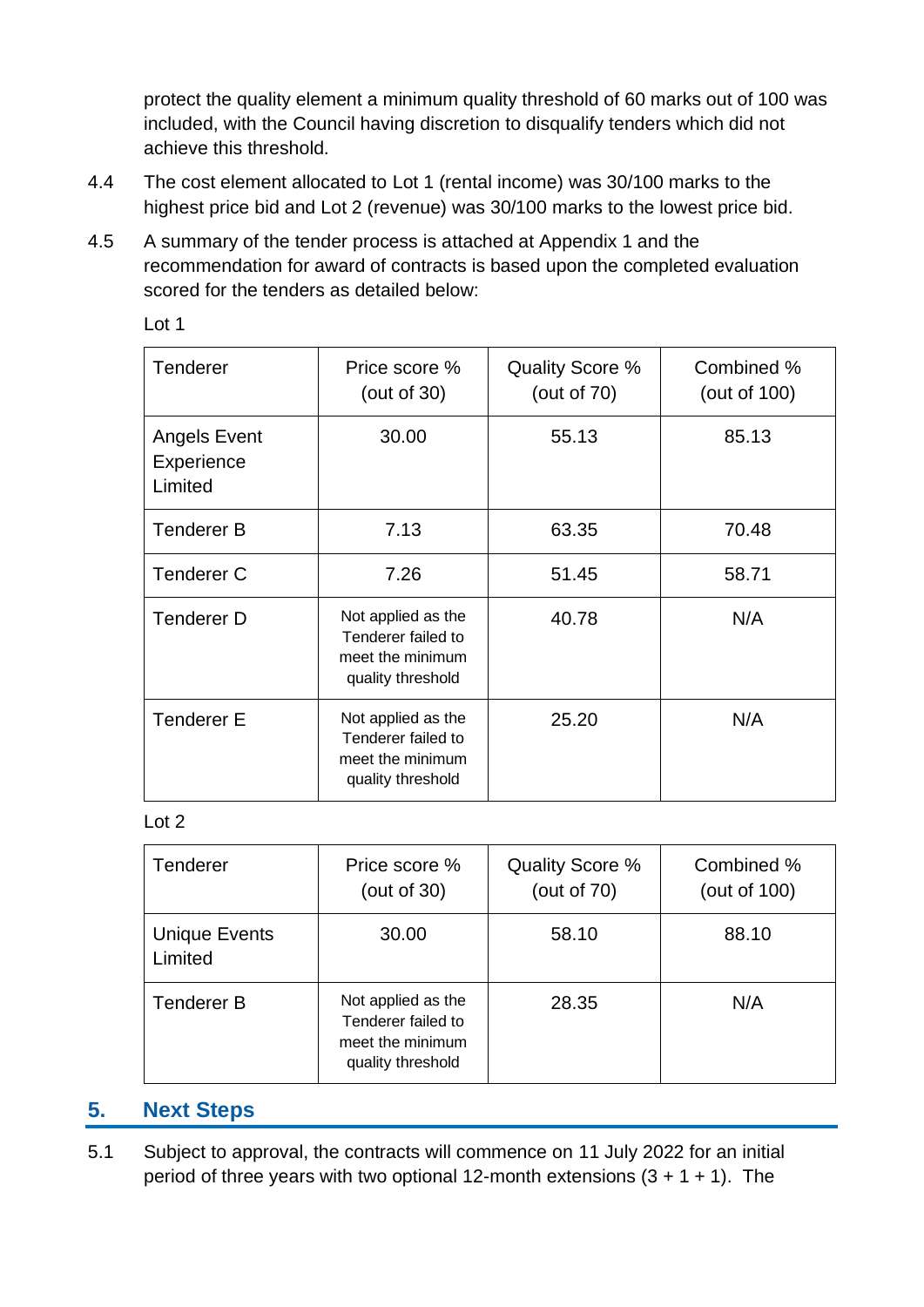Council has reserved the right to apply a break clause and change the model following the first 12 months of the Contract. In addition, should the Council consider that any of the key principles have not been met, the Council reserves the right to terminate the Contract.

- 5.2 There are no existing or on-going arrangements as the previous event contracts expired on 31 March 2022.
- 5.3 The contract will be managed by the Events Team in Culture Strategy and an appointed contract manager will be nominated. The contract manager will support implementation and contract management delivery throughout the contract lifecycles and be supported by the Contract and Grant Management Team (CAGM).
- 5.4 The contract will be monitored and evaluated through Key Performance Indicators (KPIs) attached at Appendix 2. The Tenderers are required to submit regular management information reports to the contract manager throughout the life of the contract, including an update on the KPIs. In addition, prior to any approvals being granted, the Tenderers must secure agreement of event proposals from the Council. The Contractor must ensure that all necessary permissions and/or consents in relation to the events are in place before occupying any sites. Failure to do so will result in termination of the Contract.
- 5.5 All efficiencies identified in the procurement process should be delivered by the contract manger through proactive contractor engagement; monitoring of management information; application of key performance indicators; monitoring of community benefits; and tracking of relevant budgets.

# **6. Financial impact**

- 6.1 Lot 1, Edinburgh's Christmas, will operate a rental income model, whereby the contractor will be charged daily rental for sites within the city. The total estimated rental income submitted over the life of the contract and extension periods is £5,473,500.
- 6.2 Lot 2, Edinburgh's Hogmanay, will be funded from the Council's revenue budget and the maximum budget available per annum is £812,456, which equates to £4,062,280, over the life of the contract and extension periods. The prices quoted will be fixed and applied throughout the life of the contract.
- 6.3 Financial assessments have been carried out for the relevant Tenders on both Lots and both have met the financial criteria set.
- 6.4 The costs associated with procuring these contracts are estimated to be from £20,001 to £35,000.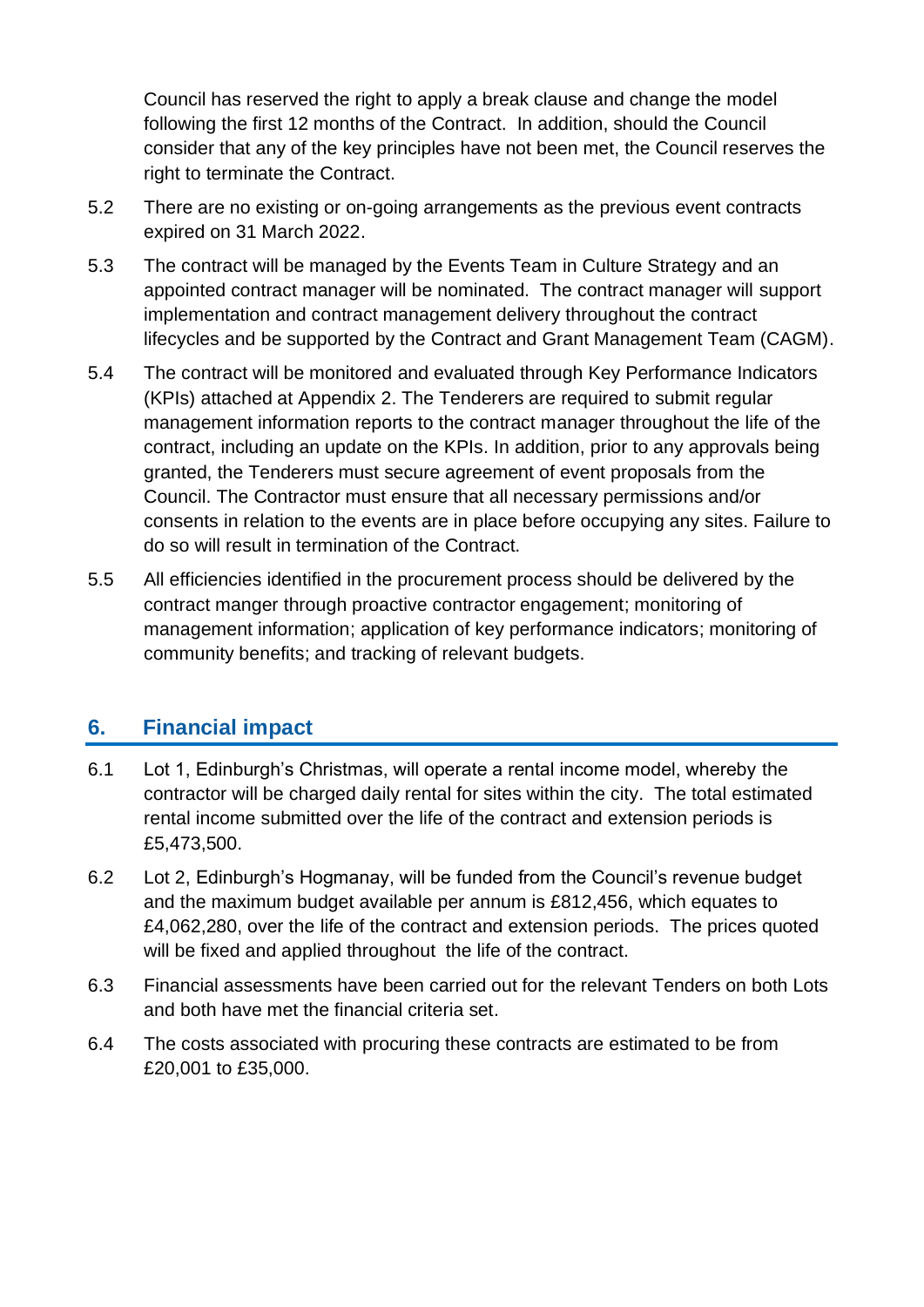# **7. Stakeholder/Community Impact**

- 7.1 The public consultation, which directly informed the tender documentation, received responses from 8,614 individuals and 35 organisations.
- 7.2 The Council initiated an open public conversation about the future of these events, to listen to residents' views and to ensure that the future of the Winter Festivals seeks to achieve a reasonable balance for those living and working in Edinburgh.
- 7.3 Those consulted included:
	- 7.3.1 City centre residents, especially those who have been affected in the past by Winter Festival activity;
	- 7.3.2 Edinburgh residents in general, ensuring a level of engagement and opportunity to respond that was as wide as possible;
	- 7.3.3 Edinburgh residents with sensory and mobility impairment, disability groups and organisations representing the interests of those with visibility and mobility impairment including the Edinburgh Access Panel;
	- 7.3.4 Edinburgh residents on low incomes and organisations representing their interests;
	- 7.3.5 Community Groups, especially those for children and young people, and single-parent families;
	- 7.3.6 Heritage and community organisations with a particular interest in the city centre;
	- 7.3.7 Faith-based organisations;
	- 7.3.8 Edinburgh Community Councils;
	- 7.3.9 Businesses operating in Edinburgh and particularly the city centre, including, but not limited to, Federation of Small Business/Chamber of Commerce businesses, tourism industry, and hotels. There are also a large number of businesses who are not members of an official representative body and these businesses were also included; and
	- 7.3.10 Stakeholder organisations involved in or impacted by the delivery of current Winter Festival activity including, but not limited to, Police Scotland, transport providers, NHS Lothian, Festivals Edinburgh, EventScotland and VisitScotland, Essential Edinburgh.
- 7.4 The All-Party Oversight Group on Festivals and Events was kept updated during the process, approving the final survey, findings and recommendations.
- 7.5 Large events require consultation, advice and support from a large number of partners, including the emergency services. This process is managed through the Council's Event Planning Operations Group (EPOG) to ensure that the events will be managed and delivered safely with minimal disruption.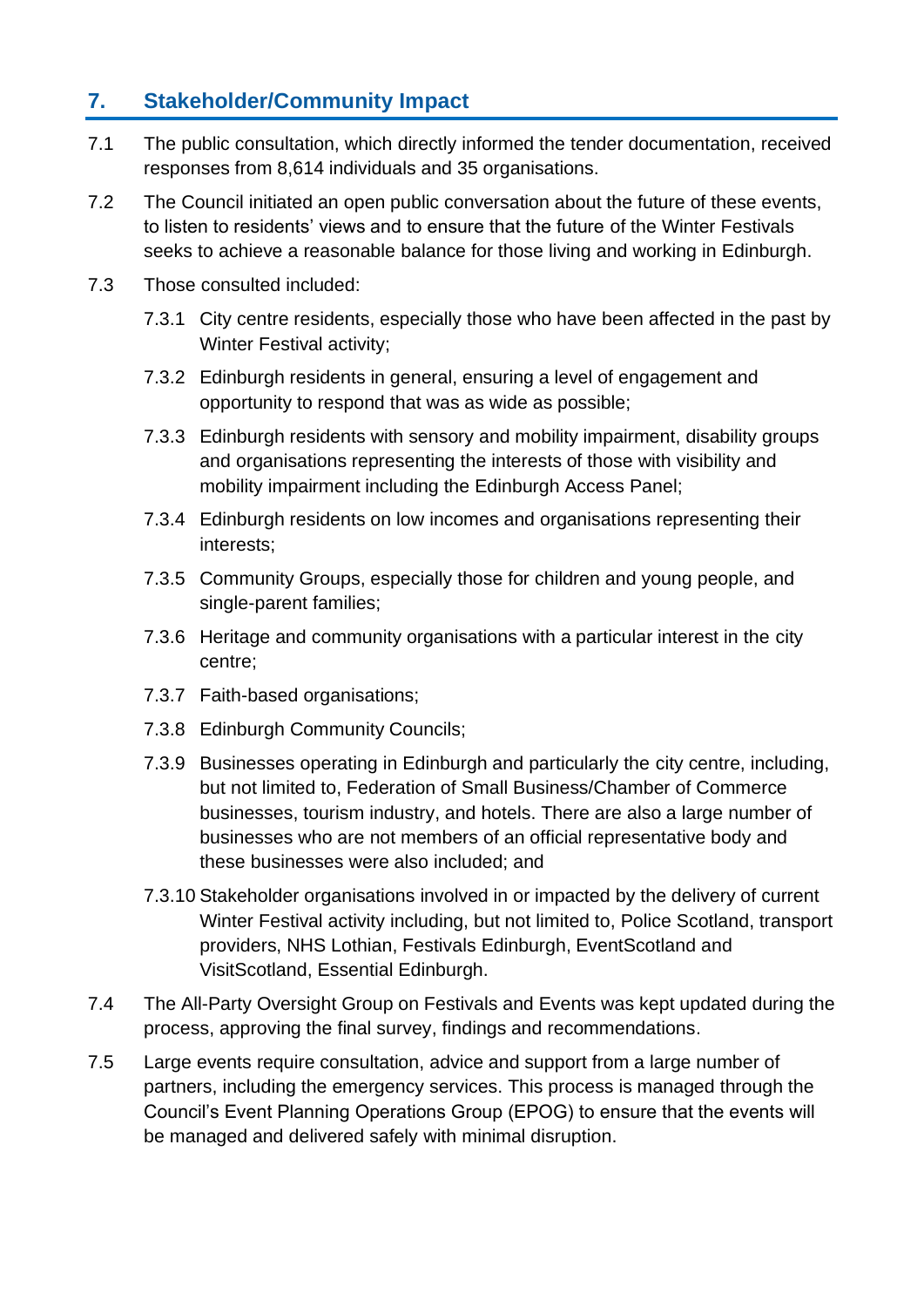- 7.6 In addition, tender submissions were assessed on their plans for stakeholder consultation, notification and engagement. Both successful Tenderers include detailed stakeholder engagement plans to ensure that residents and businesses are included within the development of the events and have a forum and mechanism for engaging directly with the event producer(s).
- 7.7 The Sustainable Procurement Strategy was considered and applied through the request for community benefits. Subject to approval, the contractors will be required to deliver community benefits; benefits to be delivered from, employability and skills and education and outreach categories. These will be agreed at the contract commencement and monitored throughout the life of the contract by the contract manager.
- 7.8 The tender submissions provide detailed sustainability measures including reduction of waste; no single-use plastics; use of existing power supplies wherever possible; adoption of ISO 20121; minimal use of green spaces; tree protection measures; use of local suppliers and workforce; and publication of a Net Zero strategy.
- 7.9 Angels Event Experience Limited will pay workers (including any agency or subcontractor staff) the Real Living Wage and the organisation intends to become an accredited Living Wage employer over the life of the contract. The status will be checked at the contract inception meeting and on an annual basis until accreditation has been achieved.
- 7.10 Unique Events Limited will pay workers (including any agency or sub-contractor staff) the Real Living Wage, the organisation is an accredited Living Wage employer and has signed up to the Scottish Business Pledge.
- 7.11 The contracts recommended for award are compliant with procurement regulations and the Contract Standing Orders. The risk of legal challenge relating to contractual arrangements for the provision of these is services is thereby reduced.

# **8. Background reading/external references**

- 8.1 Report to Culture and Communities Committee on [28 January 2020.](https://democracy.edinburgh.gov.uk/ieListDocuments.aspx?CId=139&MId=454&Ver=4)
- 8.2 Report to Policy and Sustainability Committee on [25 February 2020.](https://democracy.edinburgh.gov.uk/ieListDocuments.aspx?CId=135&MId=303&Ver=4)
- 8.3 Report to Policy and Sustainability Committee on 28 [May 2020.](https://democracy.edinburgh.gov.uk/ieListDocuments.aspx?CId=135&MId=5512&Ver=4)

## **9. Appendices**

- 9.1 Appendix 1 Summary of Tendering and Tender Evaluation Processes
- 9.3 Appendix 2 Key Performance Indicators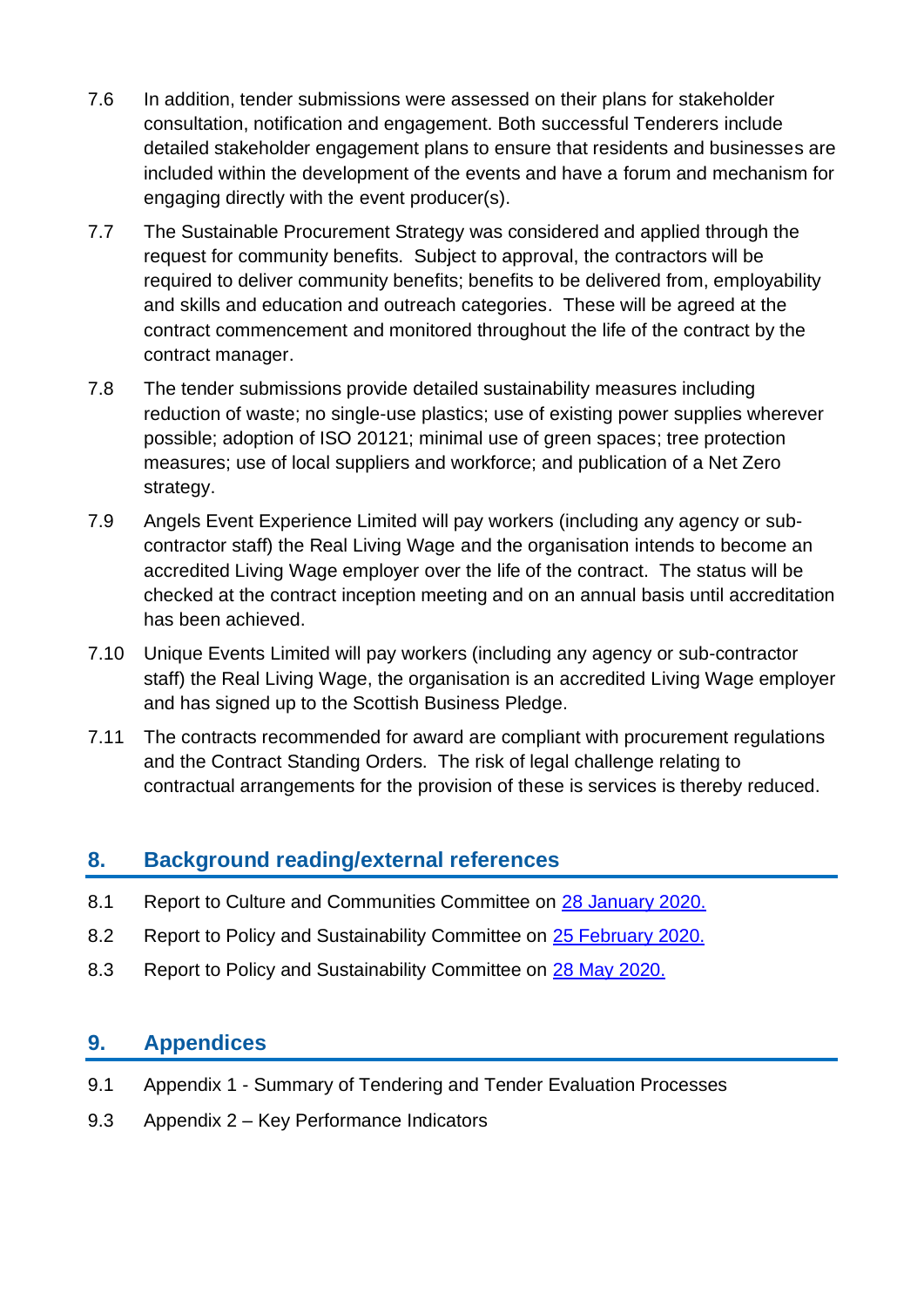# **Appendix 1 - Summary of Tendering and Tender Evaluation Processes**

| <b>Contract</b>                                                 | <b>Edinburgh's Christmas - Lot 1</b>                                                                                             |                    |  |
|-----------------------------------------------------------------|----------------------------------------------------------------------------------------------------------------------------------|--------------------|--|
| Contract period<br>(including any<br>extensions)                | The contract period is three years with two optional extensions of 12<br>months $(3 + 1 + 1)$ and will commence on 11 July 2022. |                    |  |
| Estimated<br><b>Contract Value</b><br>(including<br>extensions) | £5,473,500                                                                                                                       |                    |  |
| Procurement<br>Route Chosen                                     | Open Procedure                                                                                                                   |                    |  |
| <b>Tenders</b><br>Returned                                      | Five                                                                                                                             |                    |  |
| Name of<br>Recommended<br>Supplier(s)                           | <b>Angels Event Experience Limited</b>                                                                                           |                    |  |
| Price / Quality<br><b>Split</b>                                 | <b>Price 30%</b>                                                                                                                 | <b>Quality 70%</b> |  |
|                                                                 | Quality                                                                                                                          | 70%                |  |
|                                                                 | Proposed Activities and Event<br>Programme                                                                                       | 20%                |  |
|                                                                 | Project Implementation and<br>Proposed Methodology                                                                               | 18%                |  |
|                                                                 | Marketing, Communications and<br>Stakeholder Engagement                                                                          | 10%                |  |
|                                                                 | <b>Contract and Performance</b><br>Management                                                                                    | 10%                |  |
|                                                                 | <b>Community Benefits</b>                                                                                                        | 10%                |  |
|                                                                 | <b>Fair Work Practices</b>                                                                                                       | 10%                |  |
|                                                                 | <b>Project Team</b>                                                                                                              | 9%                 |  |
|                                                                 | <b>Business Continuity</b>                                                                                                       | 5%                 |  |
|                                                                 | <b>The Environment</b>                                                                                                           | 5%                 |  |
|                                                                 | <b>Equalities and Human Rights</b>                                                                                               | 3%                 |  |
|                                                                 | Fair Work Management<br>Information                                                                                              | N/A                |  |
| Evaluation                                                      | Council Officers from Culture, Public Safety and Parks and                                                                       |                    |  |
| Team                                                            | Greenspaces.                                                                                                                     |                    |  |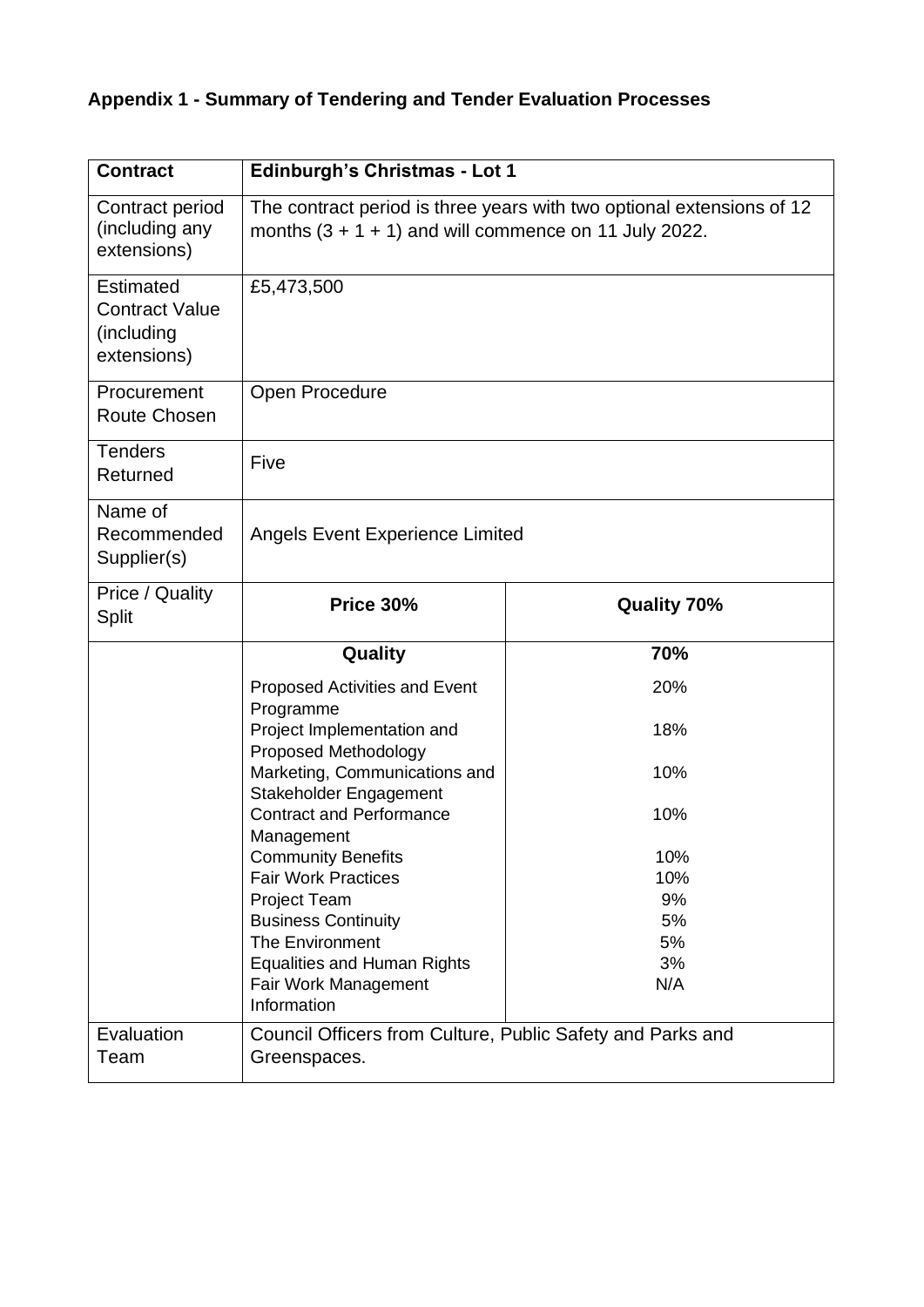| <b>Contract</b>                                                        | <b>Edinburgh's Hogmanay - Lot 2</b>                                                                                              |                    |  |
|------------------------------------------------------------------------|----------------------------------------------------------------------------------------------------------------------------------|--------------------|--|
| Contract period<br>(including any<br>extensions)                       | The contract period is three years with two optional extensions of 12<br>months $(3 + 1 + 1)$ and will commence on 11 July 2022. |                    |  |
| <b>Estimated</b><br><b>Contract Value</b><br>(including<br>extensions) | £4,062,280                                                                                                                       |                    |  |
| Procurement<br><b>Route Chosen</b>                                     | Open Procedure                                                                                                                   |                    |  |
| <b>Tenders</b><br>Returned                                             | Two                                                                                                                              |                    |  |
| Name of<br>Recommended<br>Supplier(s)                                  | <b>Unique Events Limited</b>                                                                                                     |                    |  |
| Price / Quality<br><b>Split</b>                                        | Price 30%                                                                                                                        | <b>Quality 70%</b> |  |
|                                                                        | Quality                                                                                                                          | 70%                |  |
|                                                                        | Proposed Activities and Event<br>Programme                                                                                       | 20%                |  |
|                                                                        | Project Implementation and                                                                                                       | 18%                |  |
|                                                                        | Proposed Methodology<br>Marketing, Communications and<br>Stakeholder Engagement                                                  | 10%                |  |
|                                                                        | <b>Contract and Performance</b><br>Management                                                                                    | 10%                |  |
|                                                                        | <b>Community Benefits</b>                                                                                                        | 10%                |  |
|                                                                        | <b>Fair Work Practices</b>                                                                                                       | 10%                |  |
|                                                                        | <b>Project Team</b>                                                                                                              | 9%                 |  |
|                                                                        | <b>Business Continuity</b>                                                                                                       | 5%                 |  |
|                                                                        | The Environment                                                                                                                  | 5%                 |  |
|                                                                        | <b>Equalities and Human Rights</b>                                                                                               | 3%                 |  |
|                                                                        | Fair Work Management<br>Information                                                                                              | N/A                |  |
| Evaluation                                                             | Council Officers from Culture, Public Safety and Parks and                                                                       |                    |  |
| Team                                                                   | Greenspaces.                                                                                                                     |                    |  |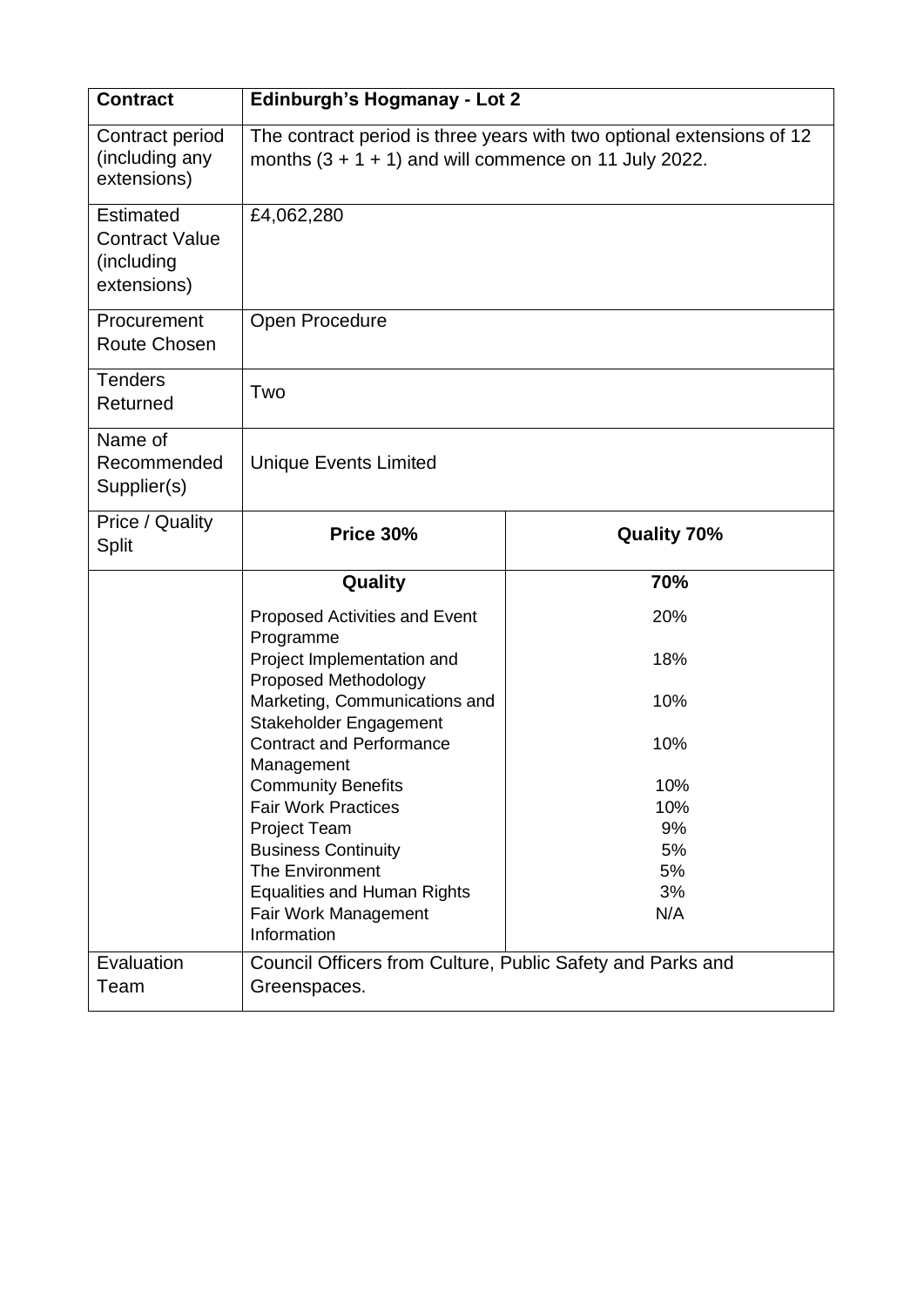#### **APPENDIX 2 – KEY PERFORMANCE INDICATORS**

| <b>KPI Ref</b> | <b>KPI Measure</b>                                                                                                                                                                                                                                                                                                                                                                                                                       | <b>Baseline Target</b>            | <b>Escalation</b>                                                                                                                                                                                                        | <b>Remedy</b>                                                               |
|----------------|------------------------------------------------------------------------------------------------------------------------------------------------------------------------------------------------------------------------------------------------------------------------------------------------------------------------------------------------------------------------------------------------------------------------------------------|-----------------------------------|--------------------------------------------------------------------------------------------------------------------------------------------------------------------------------------------------------------------------|-----------------------------------------------------------------------------|
|                | <b>Delivery of Key Principles</b><br>Including but not limited to:<br>Number of local businesses trading at events (Lot 1 only)<br>Number of local artists/creatives employed (Lot 2 only)<br>Number of free/low priced attractions                                                                                                                                                                                                      | 65%<br>50%<br>33%                 | In the instance that the result of<br>the Council's KPI calculation is<br>below 5% of the Baseline<br>Target the Council's Authorised<br>Officer may require a meeting                                                   | The Council shall reserve the<br>right to stipulate the required<br>remedy. |
|                | Provision of alcohol free areas (Lot 1 only)                                                                                                                                                                                                                                                                                                                                                                                             | 100%                              | with the Contractor's senior<br>representative                                                                                                                                                                           |                                                                             |
| $\overline{2}$ | <b>Provision of Management Information</b><br>Timely submission of budgets and other management reports                                                                                                                                                                                                                                                                                                                                  | Monthly submission of<br>reports  | In the instance that the result of<br>the Council's KPI calculation is<br>below 100% the Council's<br>Authorised Officer may require<br>a meeting with the Contractor's<br>senior representative                         | The Council shall reserve the<br>right to stipulate the required<br>remedy. |
| $\overline{3}$ | <b>Stakeholder Engagement</b><br>Stakeholder consultation sessions – 1 consultation session and 1<br>follow-up per event site<br>Notification of events/closures to all immediate properties in<br>immediate vicinity                                                                                                                                                                                                                    | 100%<br>100%                      | In the instance that the result of<br>the Council's KPI calculation is<br>below 100% the Council's<br>Authorised Officer may require<br>a meeting with the Contractor's<br>senior representative                         | The Council shall reserve the<br>right to stipulate the required<br>remedy. |
| $\overline{4}$ | <b>Delivery of Core Events</b><br>Nativity Scene and Carol Concert (Lot 1 only)<br>Switch on ceremony for Christmas lights (Lot 1 only)<br>Number of event sites outwith immediate city centre<br>Delivery of a programme based on light installations, live music<br>and fireworks/a key midnight moment with a focus on using local<br>artists, talent and creatives (Lot 2 only)<br>Delivery of a minimum 3-day festival (Lot 2 only) | 100%<br>100%<br>3<br>100%<br>100% | In the instance that the result of<br>the Council's KPI calculation is<br>below 100% the Council's<br>Authorised Officer may require<br>a meeting with the Contractor's<br>senior representative                         | The Council shall reserve the<br>right to stipulate the required<br>remedy. |
| 5              | <b>Customer Satisfaction</b><br>% of attendees expressing satisfaction with events attended<br>% of customer complaints resolved satisfactorily                                                                                                                                                                                                                                                                                          | 90%<br>95%                        | In the instance that the result of<br>the Council's KPI calculation is<br>below 5% of the Baseline<br>Target the Council's Authorised<br>Officer may require a meeting<br>with the Contractor's senior<br>representative | The Council shall reserve the<br>right to stipulate the required<br>remedy. |